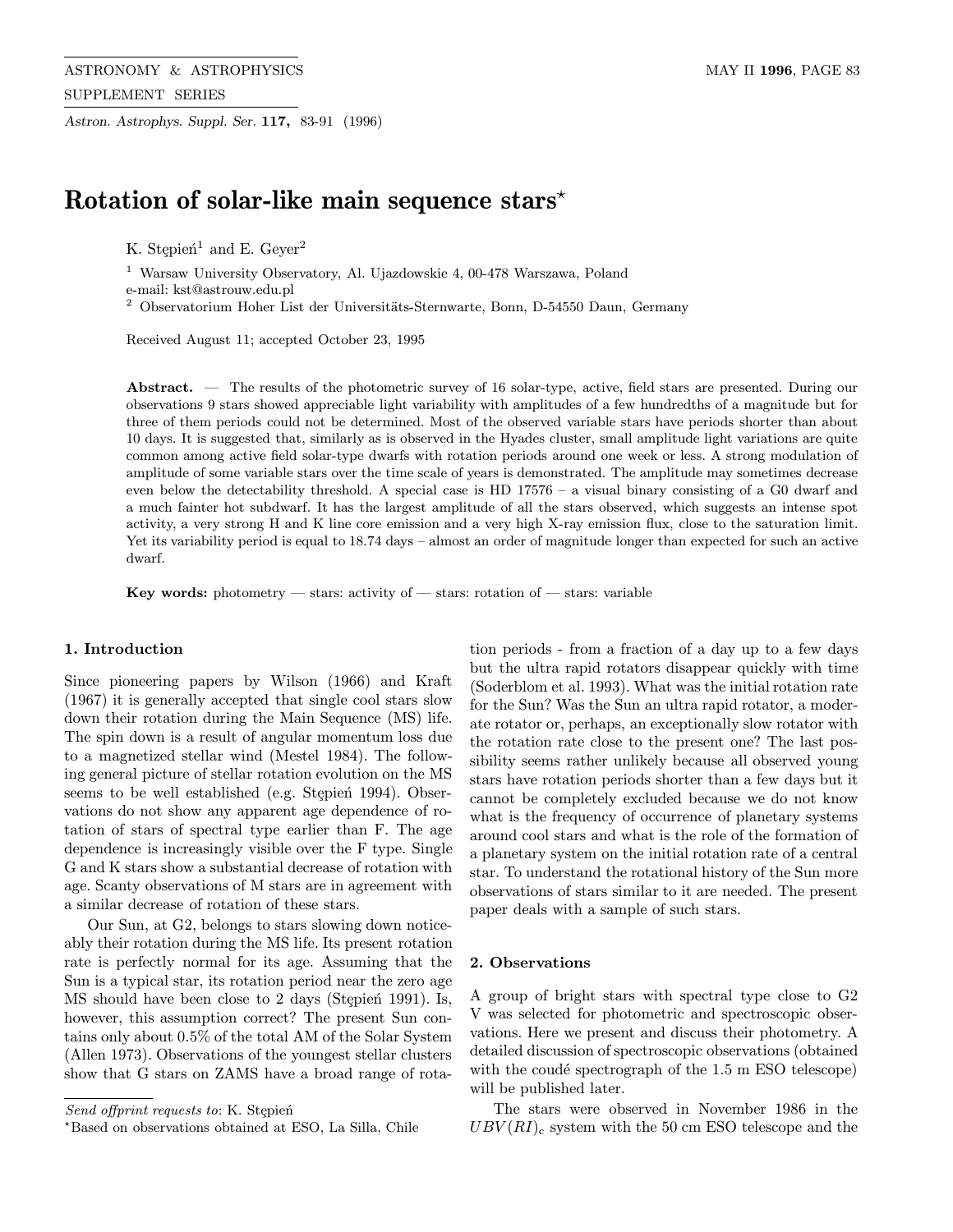60 cm Canadian telescope at the Las Campanas Observatory. The stars were observed in sequences of several stars – one measurement (star-sky-star) at a time and the whole sequence was repeated a few times during a night, with a number of repetitions depending on weather conditions. Including comparison stars for some program stars (see below) did not alter this scheme, except that the comparison stars were observed immediately before, or after the program stars. The observations were transformed to the standard system using standard stars from E-regions (Vogt et al. 1981). The extinction and transformation coefficients were determined for nights with a sufficient number of standards observed (15 on average). For the other nights, with only a fraction of time clear, average coefficients were used. To avoid spending too much time for observations of standards and comparison stars the original program assumed observations of only standard and program stars without comparison stars. In such an all sky survey all the constant stars observed on a given night serve as comparison stars for a given star. If one of program stars turns out to be variable, it is dropped from the list of constant stars and the whole procedure is repeated. Let us describe this procedure in more detail using as an example V -magnitude.

After transforming all the measurements from a given night to the standard system, average nightly values for every program star were formed  $\langle V \rangle_i$ , where  $i =$ 1, 2,  $\ldots n_k$  and  $n_k$  is the number of the program stars observed on k-th night. This eliminates a possibility of detecting variations with time scales shorter than about 2 days. The stars were observed up to 5 times per night (2-3 on average). Then the grand average over all nights,  $\overline{V_j}$  was found for each star, where  $j = 1, 2, ...N$  and N is the total number of the program stars. To search for variability of the  $j$ -th stars differences between its nightly averages and the nightly averages of all the other stars observed on that particular stars were found and then added to grand averages of the same stars. The final magnitude of the  $j$ -th star on  $k$ -th night was determined as the average of the  $n_k - 1$  thus obtained values:

$$
V_j^k(\text{final}) = \frac{\sum_{i=1}^{n_k - 1} \left( \langle V \rangle_j - \langle V \rangle_i + \overline{V_i} \right)}{n_k - 1}, \quad i \neq j
$$
\n(1)

A fraction of the program stars showed variability (see below). They were removed from the above summation and the whole procedure was repeated until the final magnitudes and color indices were determined.

The above procedure can be treated as an extension of the classical scheme with one or two comparison stars selected exclusively for a given program star. In our case all observed nonvariable stars served as comparison stars for each program star (an exception was HR 88 for which the same comparison star as used by Chugainov 1980 was adopted from the beginning). The scheme saves time and

works well under a condition that the observing nights are of a good photometric quality. Summer nights in Chile should fulfil this condition. Unfortunately, 1986 was a year of a poor weather in both observatories; a substantial fraction of the time during our observing run was cloudy. As a result, uninterrupted observations could be obtained only on few whole nights. The accuracy of the adopted procedure drops rapidly with a decreasing number of stars observed on a given night. It was therefore decided after the first week of the run to select comparison stars for several primary target stars for which variability had been reported or could be expected with a high probability. More accurate photometry could be thus secured for these stars. On good nights magnitudes of the program stars calculated from the all sky survey agreed very well with those determined solely from dedicated comparison stars, hence confirming a good efficiency of the assumed scheme. Unfortunately, on poor nights differences were noticeable. In such cases the magnitudes based on individual comparison stars were adopted for those stars for which the comparison stars had been selected. The individual comparison stars used in our program are listed in Table 1. The consecutive columns give their HR and HD numbers, names of the variable stars, the number of nights on which the magnitudes of the respective comparison star were tied up to the standard system, its average magnitudes, mean standard deviation in  $V$ , and color indices.

In addition to poor weather there appeared instrumental effects on the Canadian telescope, which also influenced the accuracy of measurements. A standard procedure for reduction of photometric observations contains an option for removing possible time drifts of the equipment sensitivity. The drifts observed in ESO were always small or negligible. Unfortunately, they were substantial and in many cases nonlinear in case of the Canadian telescope. Even after removing them, and in spite of the fact that the same set of standard stars was used in both observatories, systematic differences appeared between measurements of a given star obtained with the both telescopes. A closer inspection revealed an existence of the dependence of the instrumental sensitivity on apparent magnitude of a star in a sense that it increased with the brightness. Such a trend could be mimicked e.g. by a substantial negative dead time constant. In our case it was not a result of adopting originally a too big constant – the trend was present even for zero constant. Similar problems with the same photometric equipment were reported by Rucinski (1987). A linear formula in magnitude was fitted and the trend was removed for each night separately.

All these problems lowered substantially the reliability of the Las Campanas observations. In the following analysis they were treated with a lower weight (see below).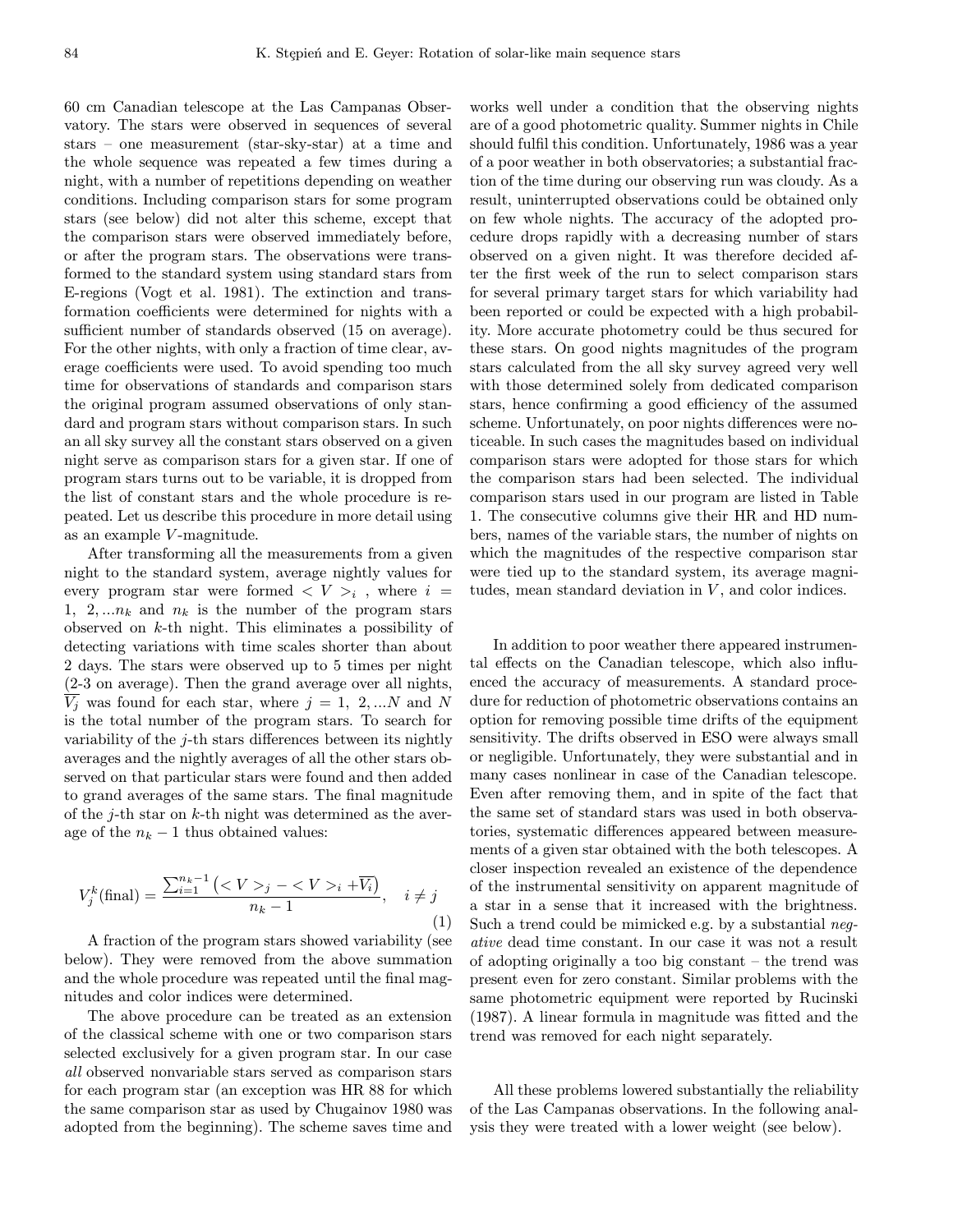Table 1. Comparison stars

| HR.  | HD.   | HD var. | $\boldsymbol{n}$ | V     | $\sigma_V$ |       |       | $B-V$ $U-B$ $V-R$ $V-I$ |       |
|------|-------|---------|------------------|-------|------------|-------|-------|-------------------------|-------|
|      | 2488  | 1835    | 15.              | 6.840 | 0.011      | 0.532 | 0.054 | 0.308                   | 0.607 |
| 863  | 18149 | 17576   | 9                | 5.922 | 0.009      | 0.442 | 0.038 | 0.259                   | 0.503 |
| 1007 | 20791 | 20630   | 9                | 5.673 | 0.010      | 0.962 | 0.757 | 0.490                   | 0.925 |
| 2220 | 43042 | 39587   | 13               | 5.192 | 0.009      | 0.443 | 0.001 | 0.265                   | 0.520 |
| 2290 | 44594 | 41824   | 9                | 6.623 | 0.023      | 0.647 | 0.215 | 0.354                   | 0.680 |

## 3. Analysis

## 3.1. Method of analysis

The observed stars were checked for variability by comparing the mean standard deviation of each star V measurements with the mean standard error of observations of constant stars. The latter has a value of 0.008 of a magnitude. This value was calculated from observations obtained in the both observatories, taken together. Residual systematic shifts, still present between both sets of observations for some stars (see below) increased the scatter and influenced the value of the standard error. Errors of color indices are 0.006, 0.010, 0.006 and 0.013 of a magnitude for  $B - V$ ,  $U - B$ ,  $V - R$  and  $V - I$ , respectively.

Stars with mean standard deviations less than 1.5 standard errors, i.e. 0.011 of a magnitude, were treated as not showing variability. All the other stars were assumed to show variability and a period analysis was performed for them. Because the LC observations were of inferior quality and sometimes systematically shifted relative to the ESO observations, which, of course, increases uncertainty, an additional check for reality of periodic variations was applied: the ESO observations alone had to show the same periodicity.

The period analysis was restricted to periods longer than 2 days and shorter than 20 days. The upper limit excluded a possible detection of a spurious periodicity resulting from a shift between the ESO and LC observations whereas the lower limit resulted from sampling of data.

Summary of the analysis is given in Table 2. The consecutive columns give HR and HD numbers of a star, its spectral type, the number of nights on which the star was observed, the average values of V -magnitude, their standard deviations, average color indices and the conclusion of the variability analysis. Figure 1 shows the light curves of the periodic variables. Only V -curves are shown because color indices show nothing but a scatter. A detailed discussion of each star is given below. It should be stressed that classification of some of the stars as variable should still be treated as tentative even when a variation period could be determined: in many cases the resulting amplitudes of the light curves were equal to about 0.015 of a magnitude, i.e. only two times more than the standard error. With a number of observations hardly exceeding 10 the probability of detecting a spurious periodicity is rather high. Individual observations are listed in Table 3.

#### 3.2. Discussion of individual stars

 $HR 88 = BE Cet$ . This is a well known active star. Chugainov (1980) discovered its light variations with a period of 7.655 days. He interpreted these variations as a result of rotational modulation of spotted surface of the star. During his observations in 1977-78 the amplitude of variation was equal to 0.032 and 0.037 mag in V and B filters, respectively. Noyes et al. (1984) observed periodic calcium emission variation with a period of 7.7 days. HR 88 is one of few stars of our sample for which measurements of the surface magnetic field have been obtained. The resulting surface averaged magnetic field  $\langle f, B \rangle =$ 450 G (Saar 1990). This was also the only our star for which an individual comparison star, HD 2488 (Table 1), had been selected and observed from the beginning of our run. Our observations of the variable show a surprisingly small scatter, of the same order as the mean observational error. Had we not known the star to be variable in brightness, we would have classified it as nonvariable. The V observations are plotted in Fig. 1 with the Chugainov period of 7.655 days. Both the amplitudes, in  $V$  and  $B$ , are close to  $0.015$  of a magnitude, but the  $B$  amplitude may be slightly larger, by 0.002−0.003 of a magnitude. In late eighties the star was observed photometrically by Cutispoto (1991, 1992, 1995). The amplitude varied from season to season (see below). Our blue spectra confirm an existence of a strong H and K line core emission with a variable profile.

HR 159. The star has a low level of chromospheric activity (Pasquini 1992). The value of the expected rotation period, corresponding to such a low activity, is 32.6 days (Noyes et al. 1984). The scatter of our observations is 0.005 of a magnitude, which is less than the average error. The star does not show any light variability. A weak emission profiles are visible in H and K lines with a complex structure.

HR 173. In many respects the star is very similar to HR 159. The calculated value of the rotation period is 31.8 days (Noyes et al. 1984). Our observations show a small scatter of 0.007 of a magnitude, hence we conclude that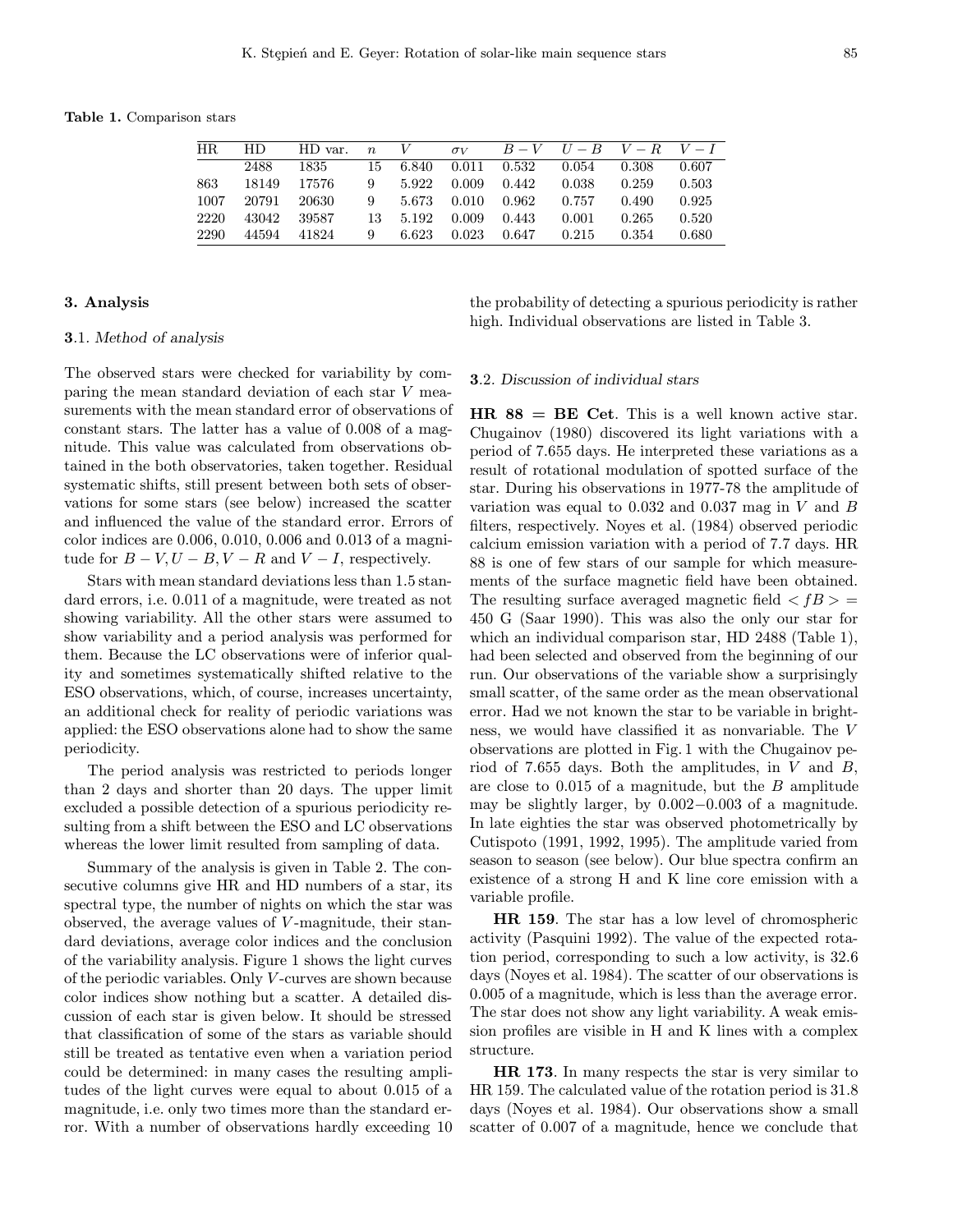Table 2. Program stars

| HR   | HD    | Sp  | $\boldsymbol{n}$ | $\langle V \rangle$ | $\sigma_V$ | $\langle B-V \rangle$ | $\lt U$<br>$-B>$ | $\lt V$<br>$-R$ | $\langle V-I \rangle$ | variability                     |
|------|-------|-----|------------------|---------------------|------------|-----------------------|------------------|-----------------|-----------------------|---------------------------------|
| 88   | 1835  | G2V | 15               | 6.370               | 0.007      | 0.664                 | 0.220            | 0.371           | 0.710                 | $P = 7^{\rm d} 655$ (assumed)   |
| 159  | 3443  | G8V | 14               | 5.565               | 0.005      | 0.717                 | 0.251            | 0.402           | 0.775                 | nonvar.                         |
| 173  | 3795  | G3V | 14               | 6.127               | 0.007      | 0.720                 | 0.186            | 0.403           | 0.794                 | nonvar.                         |
|      | 11131 | dG1 | 15               | 6.716               | 0.008      | 0.632                 | 0.112            | 0.356           | 0.703                 | nonvar.                         |
| 695  | 14802 | G1V | 14               | 5.181               | 0.011      | 0.615                 | 0.119            | 0.350           | 0.687                 | nonvar?                         |
|      | 17576 | G0V | 16               | 7.831               |            | 0.577                 | $-0.148$         | 0.364           | 0.737                 | $P=18^{d}75$                    |
| 996  | 20630 | G5V | 12               | 4.838               | 0.011      | 0.677                 | 0.202            | 0.380           | 0.731                 | nonvar.                         |
| 1321 | 26913 | G5V | 13               | 6.920               | 0.011      | 0.689                 | 0.217            | 0.381           | 0.737                 | $P = 6^{d}7$                    |
| 1322 | 26923 | G0V | 13               | 6.299               | 0.007      | 0.579                 | 0.059            | 0.329           | 0.643                 | nonvar.                         |
| 1532 | 30495 | G1V | 12               | 5.474               | 0.005      | 0.637                 | 0.140            | 0.359           | 0.690                 | nonvar.                         |
| 1780 | 35296 | F8V | 12               | 5.002               | 0.011      | 0.533                 | 0.006            | 0.311           | 0.604                 | $P \sim 4^d$                    |
| 2047 | 39587 | G0V | 13               | 4.398               | 0.008      | 0.585                 | 0.071            | 0.341           | 0.671                 | $P = 5^{d} 5$                   |
| 2162 | 41824 | G6V | 12               | 6.646               | 0.014      | 0.720                 | 0.277            | 0.410           | 0.787                 | var.                            |
| 2208 | 42807 | G2V | 12               | 6.456               | 0.015      | 0.675                 | 0.186            | 0.369           | 0.716                 | $P = 7^{\rm d} - 8^{\rm d}$     |
| 3064 | 64096 | G0V | 10               | 5.156               | 0.011      | 0.605                 | 0.083            | 0.346           | 0.668                 | $P = 10^d$ ?, 22 <sup>d</sup> ? |
| 3538 | 76151 | G3V | 9                | 6.014               | 0.013      | 0.664                 | 0.222            | 0.367           | 0.698                 | var.?                           |

the star is nonvariable. H and K line profiles similar to HR 159.

**HD 11131**. The star is relatively active: with  $\log F_{\text{MgII}}$  $= 6.56$  (Rutten et al. 1991) the expected rotation period is close to 10 days (Stepien 1994). Yet our observations have a small scatter of 0.008 of a magnitude, which indicates a lack of variability. Medium strong H and K line emission is visible in our spectra with the K-line emission red-shifted.

HR 695. According to Rutten et al. (1991) the star is quite active: its net calcium emission flux is equal to 6.46dex which corresponds to a rotation period about 10 days (Stepien 1989). This is in a fair agreement with the measurements of Soderblom (1985), according to whom the calculated rotation period  $P_{\text{calc}} \approx 9$  days. However, the value of the net K-line flux determined by Pasquini (1992) is equal to only 5.55dex, which gives approximately 5.85dex for the emission flux in both calcium lines. Such a low value would suggest a rotation period longer than 20 days. The  $v \sin i = 4$  km/s (Hoffleit & Jaschek 1982) favors a faster rotation. Our observations showed a noticeable systematic difference between the ESO and LC observations:  $V = 5.188$  and 5.172 for the average magnitudes measured in ESO and LC, respectively. The color indices did not show any systematic difference. The internal scatter within each series was, however, small. This leads to a conclusion that either the star was nonvariable, and the shift was of instrumental origin, or the star was variable on a scale of one month. Cautiously, we adopt the first possibility as a more probable explanation. No H and K line emission is visible in our spectra.

HD 17576. The star was included into our program at the suggestion of Dr. E.H. Olsen who had demonstrated its variability (1980) but, due to an insuffucient number of observations, was unable to determine the variation period. After the first week of observations we added an individual comparison star, HR 863 (Table 1), to the variable. HD 17576 belongs to very active stars: its  $\log F_x \approx 7 \text{ erg/cm}^2$ s is at the saturation level (Hempelmann et al. 1995). It is a visual binary consisting of G0 dwarf (or marginal subgiant) and a hot subdwarf lying nearly 2 arcsec from the primary. The subdwarf is about 3 magnitudes fainter in the V band but because of a high temperature it contributes significantly to the  $U$  band producing a peculiar  $U - B$  (Table 2). The star is definitely variable. Our observations alone suggest a period around 20 days. They can be folded together with the Olsen  $(1980)$  y observations of the uvby system with a period of 18.75 days. Figure 1 shows the resulting light curve. The  $V$  amplitude is  $0.06$ of a magnitude. The  $B$  amplitude is similar but defined much poorer, from our observations only. The H and K line emission is strong. Details of the profiles could not be seen due to a poor focusing of the plate.

**HR 996** =  $\kappa^1$  Cet. The star is chromospherically and coronally active (Rutten et al. 1991). According to Noyes et al. (1984) its rotation period is equal to 9.4 days. From the observations over a longer time interval Donahue (1993) obtained the improved value of 9.2 days. The surface averaged magnetic field has an intensity of 525 G (Saar 1990). Our observations have a scatter of nearly 0.012 of a magnitude, close to our limit of variability. We classify the star as not showing any significant light variations. A blue spectrum shows a strong H and K line emission.

 $HR$  1321 = V891 Tau. The star was observed photometrically by Blanco et al. (1979) in early seventies. Analysing the UBV observations obtained on several nights the authors did not see any excessive scatter and concluded that the star was constant. However, the observations obtained early in 1984 showed the star to be variable with a period of 6.8 days (Ziegler et al. 1984).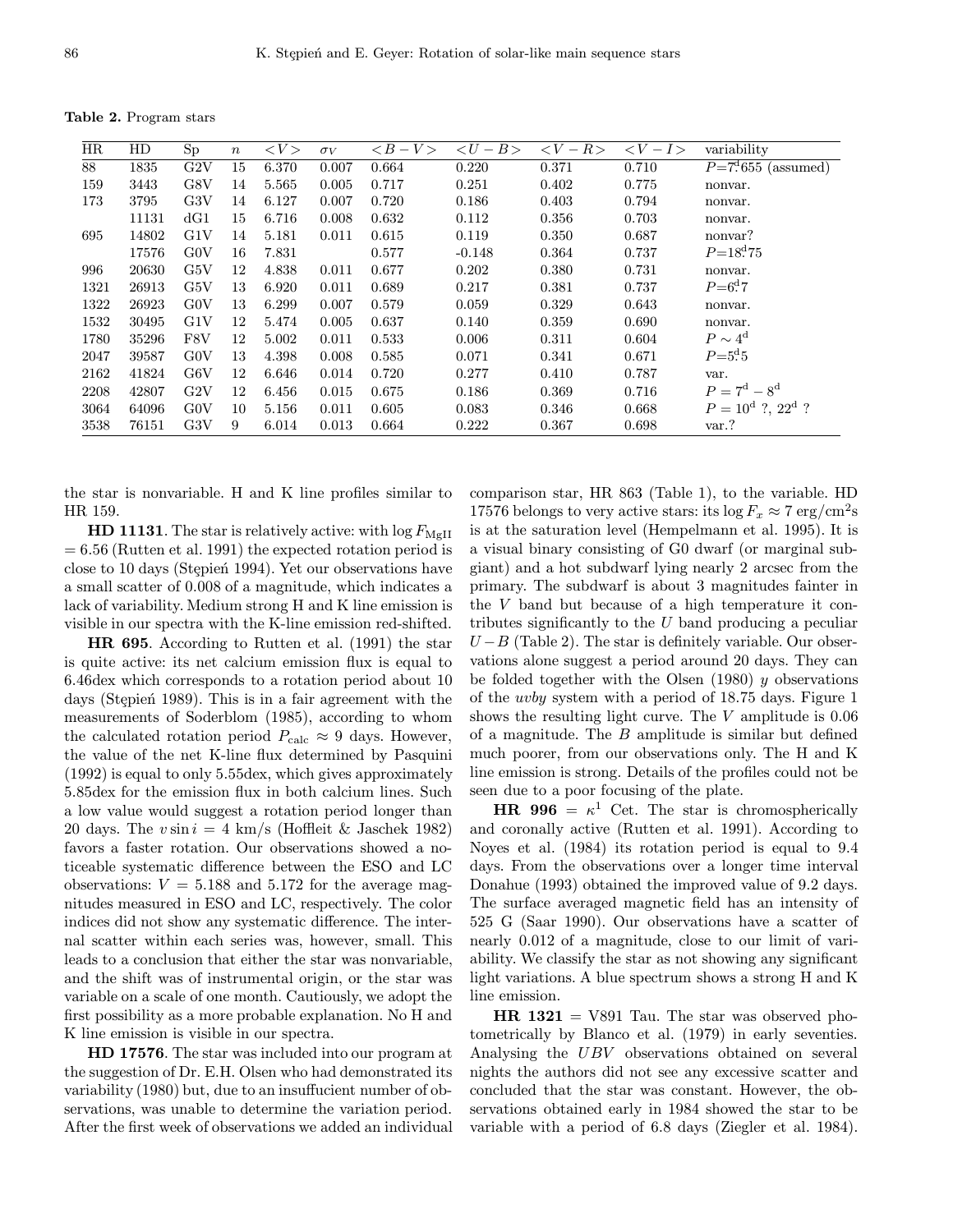

Fig. 1. V magnitudes of periodic variables plotted with arbitrary zero points and indicated periods: filled circles denote ESO observations, asterisks – LC observations and open circles are the y observations of HD 17576 obtained by Olsen (1980)

Noyes et al. (1984) gives the rotation period of this star determined from calcium emission modulation,  $P_{\text{rot}} = 7.2$ days. Our observations suggest a small amplitude variations with a period of 6.7 days, in a good agreement with the results by Ziegler et al.  $(1984)$ . The V observations are plotted in Fig. 1. The scatter around the light curve is considerable, hence the amplitude is poorly determined. Its value is  $0.02$  of a magnitude – two and a half times less than obtained by Ziegler et al. (1984). The star was later observed by Cutispoto (1991, 1995) and showed an even lower amplitude of light variations. A medium strong emission in H and K lines is visible in our spectrum.

 $HR 1322 = V744$  Tau. The star forms a visual binary system with HR 1321. The separation of the components is about 1 arcmin. Its rotation period, expected from the average calcium emission flux, is  $P_{\text{calc}} = 5.6$  days (Noyes et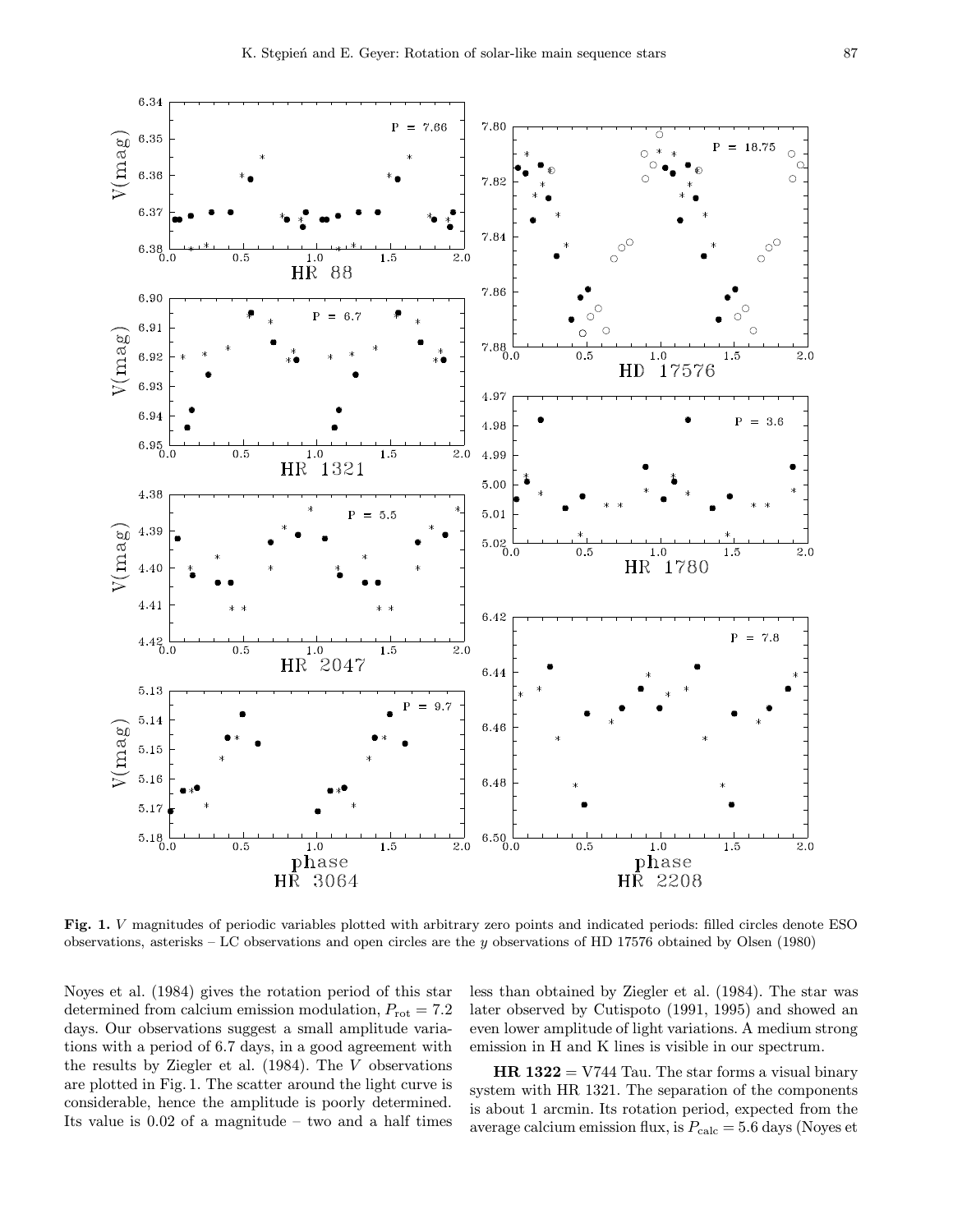al. 1984). Blanco et al. (1979) noted a substantially larger scatter of photometric observations of HR 1322 compared to HR 1321. They concluded that the star was variable. Our observations show the contrary. The scatter of the observations of HR 1322 was only 0.007 of a magnitude which is less than the average observational error. We conclude that the star did not show any measurable variability during our observing run. The spectrum shows a slight H and K line emission.

 $HR$  1532 = 58 Eri. The star is a well known active dwarf. Its rotation period  $P_{\text{rot}}= 7.6$  days was determined by Noyes et al. (1984). The scatter of our observations was the smallest of all the observed program stars - only 0.005 of a magnitude. This indicates that the star was nonvariable. A marginal H and K line emission could be seen in our spectrum.

 $HR$  1780 = 111 Tau. This is a relatively hot dwarf with a high activity level (Herbig 1985; Rutten et al. 1991; Hempelmann et al. 1995). The star has also been detected in extreme UV (Pounds et al. 1993). Donahue (1993) found its rotation period  $P_{\text{rot}}=3.6$  days from a modulation of calcium emission flux. Our observations show a scatter larger than the defined by us limit of nonvariability. Periodogram shows a broad maximum around 4-5 days. The data are plotted in Fig. 1 with the Donahue period of 3.6 days. This should not be treated as an independent confirmation of this period; the light curve is poorly defined and looks in fact slightly better with a period of 4.3 days. The amplitude is about 0.015 of a magnitude which places the star among marginal variables. The spectrum shows a strong H and K line emission with broad and complex profiles.

**HR 2047** =  $\chi^1$  Ori. This is probably the most often observed star among our program stars. Its high brightness  $(V = 4.4)$  and an easy access from observatories in both hemispheres make the star a favorable target of many observational programs. Its rotation period  $P_{\text{rot}}=5.2$  days (Noyes et al. 1994) is in a good agreement with  $v \sin i =$ 9.4 km/s (Simon & Drake 1989). Its surface averaged magnetic fields has a value of 600 G (Saar 1990). HR 2047 was the most northern star in our program and was observed through systematically higher air masses than the other stars. After the first week of observations an individual comparison star, HR 2220 (Table 1), was selected for the variable. The scatter exceeded significantly the observational error, which was an indication of variability. However, in addition to an excessive scatter, a substantial systematic shift appeared between the ESO and LC observations. A closer inspection of individual observations of both, the variable and the comparison star revealed that the variable was systematically brighter during the LC run, whereas the comparison star was fainter. The resulting LC var−comp magnitudes differed on average by 0.020 of a magnitude from the ESO observations. They were arbitrarily corrected by this amount and the thus obtained

magnitudes of the variable analysed, although the "corrected" scatter is now less than 0.011 of a magnitude. Period analysis showed a maximum at the value of 5.5 days, in a good agreement with the value determined from calcium emission modulation. The amplitude of the V -curve has a marginal value of 0.015 of a magnitude (Fig. 1). The conclusion about the presence of the periodic photometric variability of this star should be treated with a particular caution and it needs an independent confirmation. Our spectroscopic observations confirm the presence of a prominent H and K line emission with complex and broad profiles.

HR 2162. The star was included into our program as one of the primary target stars because of a remark in the Bright Star Catalogue that it may be variable with an amplitude of 0.1 of a magnitude (Hoffleit & Jaschek 1982). It is a tight visual binary and Pounds et al. (1993) remark that the B component may be an RS CVn type star. After a few days an individual comparison star, HD 2290 (Table 1), was selected for the variable. An absolute photometry showed that HR 2162 was fainter by about 0.02 of a magnitude during the LC observations but HD 2290 was at the same time fainter by almost 0.04 of a magnitude! The resulting magnitudes of the variable, calculated from the var−comp differences, showed the variable to be brighter when observed in the LC. We were unable to decide about variability of either of the observed stars. The internal scatter of the ESO or LC observations taken separately was in both cases of the order of the observational errors which rules out the 0.1 magnitude variability of HR 2162 on a time scale shorter than a few weeks. The star has a strong H and K line emission.

HR 2208. This star attracted so far little attention of observers. It was included into our program because of a high activity level. The average calcium emission flux of this star corresponds to a rotation period of about 8 days (Soderblom 1985). Our observations showed a noticeable scatter, resulting very likely from the photometric variability of the star. Search for periodicity gave a maximum probability around 7-8 days. The data are plotted in Fig. 1 with a period of 7.8 days. The amplitude of variation is about  $0.03$  of a magnitude in  $V$  and  $0.035$  of a magnitude in B. HR 2208 has thus the second largest amplitude of light variation detected in the present survey. The blue spectrum of this star showed a strong H and K line emission with broad, complex profiles.

**HR 3064** = 9 Pup. The star has a low activity level. Its rotation period, estimated from the calcium emission flux (Pasquini 1992), should be around 20 days. Our observations show an unexpectedly substantial scatter, suggestive of variability. The best period, within the investigated range, is about 10 days. Figure 1 presents the data plotted with the period of 9.7 days. The V light curve has an amplitude of 0.02 of a magnitude. A visual inspection of the observations shows that the data can also be folded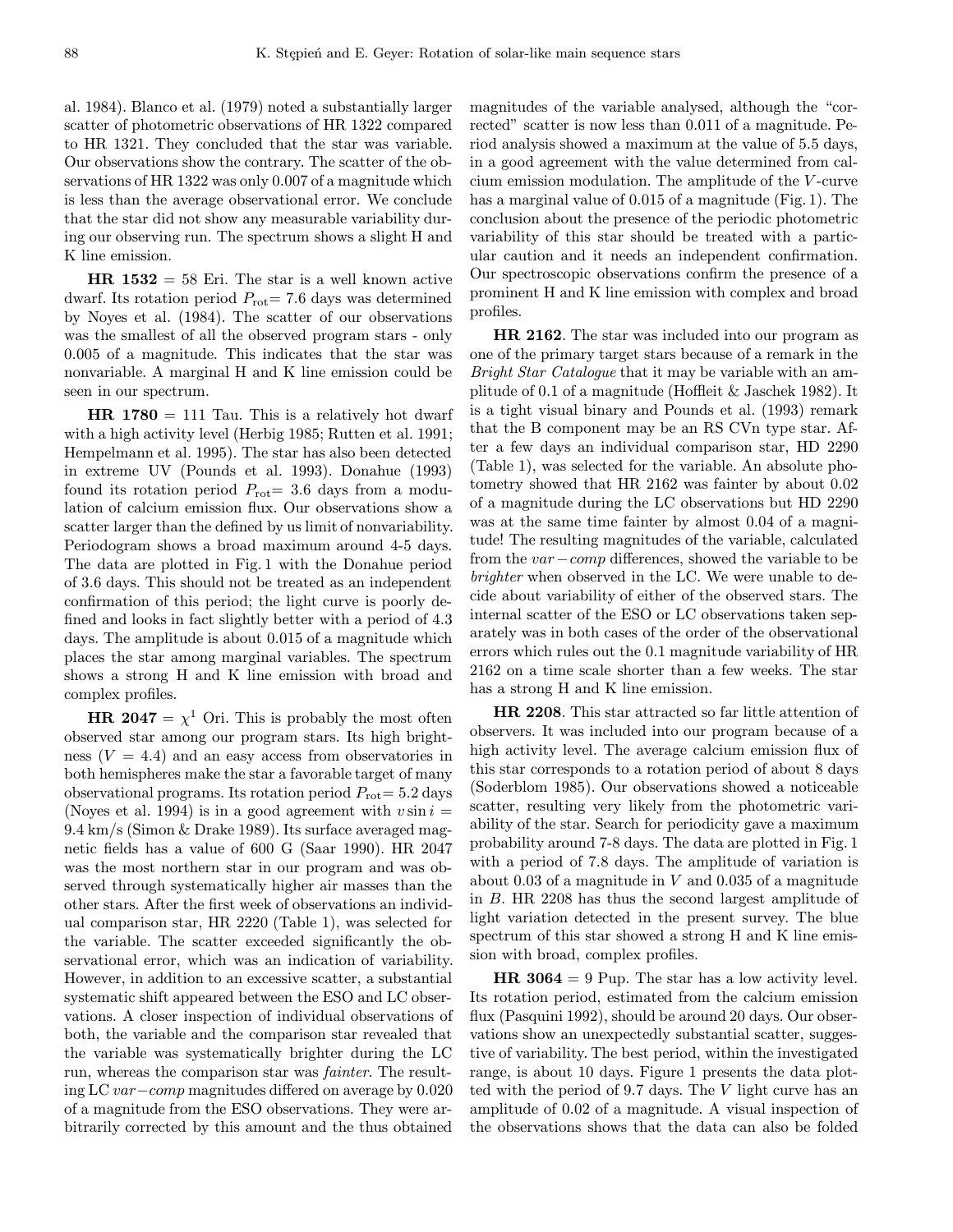with a period of about 22 days. That value is outside of the investigated range (2-20 days), see Sect. 3.1. In the case of HR 3064 no systematic shift between the ESO and LC observations is present. The star deserves further observations. Only K-line shows a marginal emission on our spectrum which was slightly out of focus.

HR 3538. The expected value of the rotation period of this star is 15 days (Noyes et al. 1984). It has a moderate X-ray flux, compatible with the calculated period (Rutten et al. 1991). Our observations show a scatter significantly exceeding the observational errors but the star was observed on only 9 nights. No period analysis was therefore performed but a visual inspection of the observations suggests a value of a period in the vicinity of 10 days. More observations would be necessary to settle down the value of the variability period.

### 4. Discussion

The results of the present survey demonstrate that periodic light variations are not exceptional among active, solar type field dwarfs. There were 6 stars in our program with known rotation periods shorter than 10 days. Four stars among them showed appreciable periodic light variations during our observations. Their periods and amplitudes are similar to those of solar type members of the Hyades cluster (Radick et al. 1987). In addition to those 6 stars with measured periods, the calcium emission flux level of 3 more stars indicates the rotation period shorter than 10 days. These are HD 11131, HR 695 and HR 1322. None of them showed, however, any measurable light variations during our observing run. We also observed two stars with long known rotation periods around 32 days. Both were constant. The measured calcium emission flux of HR 3064 and HR 3538 suggests a rotation period around 15-20 days. We could see an indication of a possible variability in both cases but no unique period could be determined.

An interesting result of our survey is the demonstration of long term variability of an amplitude of light variations of some active stars. Such a variability, often associated with a variability of an average brightness, has been observed for a number of heavily spotted, rapidly rotating stars of BY Dra or RS CVn type (Bohusz & Udalski 1981; Pettersen et al. 1991; Cutispoto 1995 and references therein). It is usually assumed that both result from a cyclic nature of activity. Less is known about long term variability of solar type field dwarfs. Radick et al. (1983) noted seasonal variability of amplitudes of several members of the Hyades cluster. The brightness of some of active stars monitored at the Lowell Observatory shows slow variations of the order of a fraction of percent, which are correlated with the chromospheric activity index (Zhang et al. 1994). Our data demonstrate that an amplitude of the rotational modulation of stellar brightness of moderately active G- type field stars also varies on a long time scale. Two most convincing examples are HR 88 and HD 1321.

The amplitude of light variations of HR 88 decreased from 0.032 down to 0.015 of a magnitude, i.e. by a factor of two, between 1977-78 and 1986. In 1987-90 the amplitude increased again and varied between 0.03 and 0.04 of a magnitude (Cutispoto 1991, 1992, 1995). The star has a fairly well defined activity cycle of the length of 9.1 year, which is superimposed on a systematic decrease of activity present since at least mid- sixties (Baliunas et al. 1995). Chugainov (1980) had obtained his observations of HR 88 almost exactly one cycle earlier than we did. This means that the both sets of observations pertain to the same phase of the activity cycle, close to a mid-time between activity maxima (Baliunas et al. 1995, Fig. 1d).

HR 1321 has a similar behavior of the S-index to HR 88. A cycle of length of 7.8 year is fairly visible in the data, together with a systematic decrease of activity (Baliunas et al. 1995). Our observations give an amplitude of light variation about two and a half times smaller than is visible in the data obtained by Ziegler et al. (1984) in 1984, i.e. only two years earlier. In 1987 and 1989 the amplitude was even smaller and did not exceed 0.015 of a magnitude (Cutispoto 1991, 1995). The visual inspection of Fig. 1e in Baliunas et al. (1995) does not show any apparent correlation between the amplitude of light variations and a phase of activity cycle. HR 1321 had also been observed by Blanco et al. (1979) during the interval 1970-74. They could not detect any light variations exceeding the measurement error but the plot of individual measurements shows a scatter of a few hundredths of a magnitude. Unfortunately, the authors did not publish numerical data. In early seventies the S-index was higher by about 0.04 compared to 1984-86. Clearly, the relation between the instantaneous amplitude of light variations and the mean calcium emission level averaged over several rotation periods is not straightforward.

HD 17576 deserves a special attention. Darius & Whitelock (1978) classified the primary of this visual binary as G0 V or G0 V-IV. If the very high activity and the observed light variations of HD 17576 are due to the primary star, its MS position cannot be reconciled with a rotation period of nearly 19 days. Dwarfs showing the chromospheric-coronal activity at the saturation level and substantial light variations rotate typically with periods of a few days, i.e. nearly an order of magnitude less than the derived period of HD 17576. High activity, together with longer rotation period, is characteristic of evolved stars. To check the evolutionary status of HD 17576 additional observations are necessary.

# 5. Conclusions

The results of the photometric survey of 16 solar type field dwarfs are presented and discussed. Light variability was shown by 9 stars during our observing run. Nearly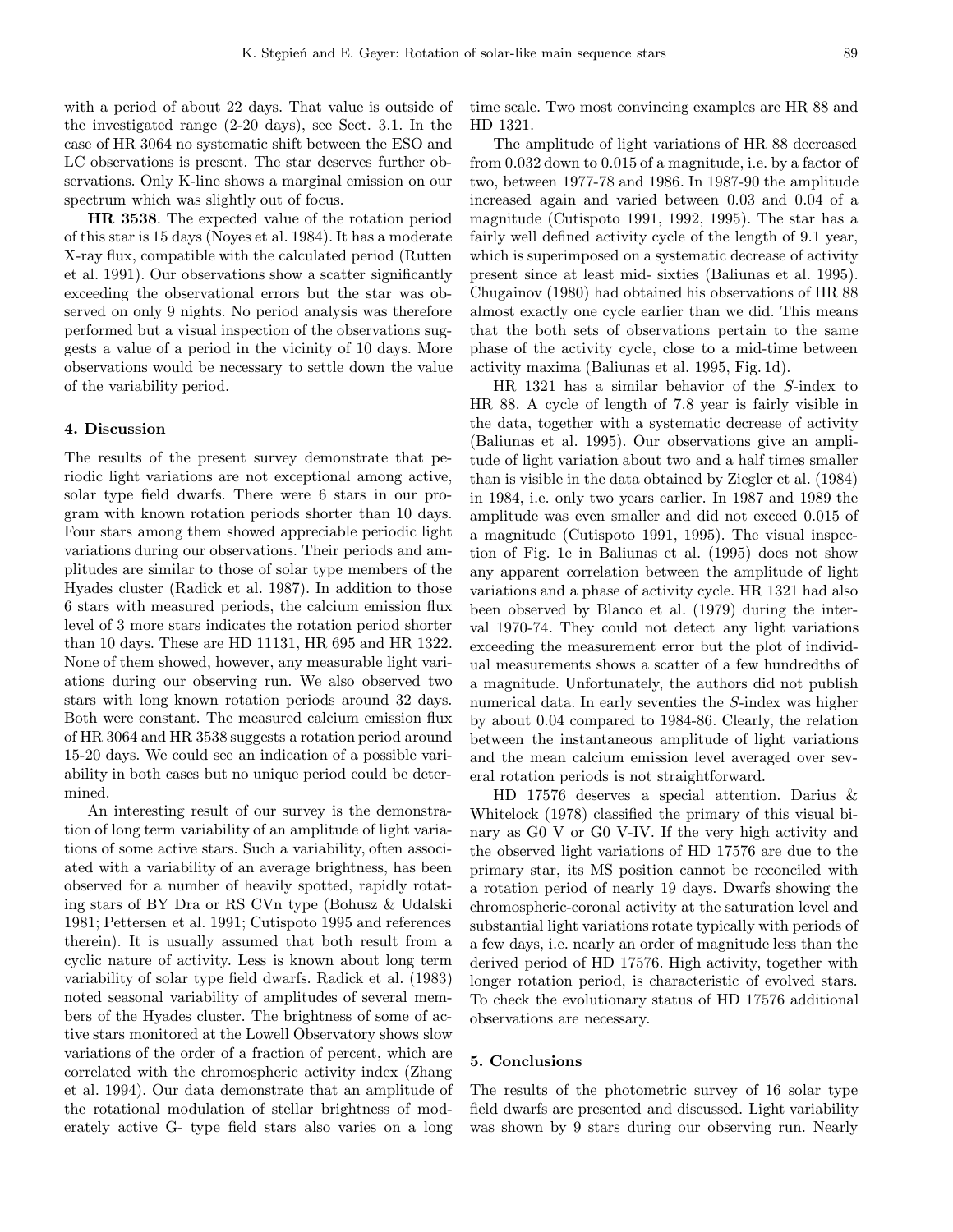Table 3. Photometry of the program stars. Observations obtained on JD < 2446750 are from ESO and the others are from LC

| $\rm JD$   | V         | $B-V$    | $U-B$                      | $V-R$    | $V-I$    | JD         | V         | $B-V$    | $U-B$    | $V-R$    | $V-I$        |
|------------|-----------|----------|----------------------------|----------|----------|------------|-----------|----------|----------|----------|--------------|
| 2446700+   | mag       | mag      | $_{\rm mag}$               | mag      | mag      | $2446700+$ | mag       | mag      | mag      | mag      | $_{\rm mag}$ |
|            |           |          | <b>HR 88</b>               |          |          | 54.817     | 4.997     | .532     | .002     | .304     | .593         |
| 36.724     | 6.374     | .671     | $.217\,$                   | $.377\,$ | $.712\,$ | $56.781\,$ | $5.007\,$ | $.541\,$ | $.014\,$ | $.309\,$ | $.609\,$     |
| 37.734     | $6.372\,$ | .658     | $.229\,$                   | $.377\,$ | $.710\,$ | 57.758     | $5.002\,$ | $.530\,$ | $-.001$  | $.307\,$ | $.600\,$     |
| $38.557\,$ | $6.371\,$ | $.661\,$ | $.218\,$                   | $.373\,$ | $.712\,$ | 58.769     | $5.003\,$ | $.551\,$ | $-.006$  | $.298\,$ | $.592\,$     |
| 39.628     | 6.370     | $.668\,$ | $.229\,$                   | $.368\,$ | $.707\,$ | 59.746     | 5.017     | $.529\,$ | $.008\,$ | $.313\,$ | $.612\,$     |
| 40.625     | 6.370     | .671     | $.217\,$                   | $.370\,$ | $.707\,$ | 60.719     | 5.007     | $.532\,$ | $.009\,$ | $.313\,$ | $.611\,$     |
| 41.658     | 6.361     | .665     | $.217\,$                   | $.361\,$ | $.703\,$ |            | HR 2047   |          |          |          |              |
| 43.549     | $6.372\,$ | $.673\,$ | $.218\,$                   | $.371\,$ | $.711\,$ | 36.863     | 4.402     | $.581\,$ | $.062\,$ | $.340\,$ | $.663\,$     |
| 44.530     | 6.370     | $.671\,$ | $.223\,$                   | $.372\,$ | $.713\,$ | $37.804\,$ | 4.404     | $.588\,$ | $.047\,$ | $.342\,$ | $.669\,$     |
| 45.613     | $6.372\,$ | $.662\,$ | $.221\,$                   | $.369\,$ | $.712\,$ | 39.777     | 4.393     | $.594\,$ | $.074\,$ | $.344\,$ | $.670\,$     |
| 54.669     | 6.379     | $.658\,$ | $.222\,$                   | $.378\,$ | $.718\,$ | 40.800     | 4.391     | $.593\,$ | $.068\,$ | $.337\,$ | $.658\,$     |
| $56.523\,$ | 6.360     | $.657\,$ | $.223\,$                   | $.369\,$ | $.704\,$ | 41.801     | $4.392\,$ | $.575\,$ | $.091\,$ | $.365\,$ | $.676\,$     |
| 57.578     | $6.355\,$ | $.663\,$ | $.208\,$                   | $.369\,$ | $.711\,$ | 43.787     | 4.404     | $.585\,$ | $.075\,$ | $.343\,$ | $.674\,$     |
| 58.619     | 6.371     | $.665\,$ | $.216\,$                   | $.372\,$ | $.706\,$ | $54.825\,$ | 4.411     | $.578\,$ | $.057\,$ | $.343\,$ | $.692\,$     |
| 59.572     | $6.372\,$ | $.663\,$ | $.220\,$                   | $.369\,$ | $.711\,$ | 56.787     | 4.389     | $.588\,$ | $.069\,$ | $.340\,$ | $.679\,$     |
| 61.525     | 6.380     | .659     | $.222\,$                   | $.371\,$ | $.711\,$ | 57.766     | 4.384     | $.583\,$ | $.067\,$ | $.339\,$ | $.673\,$     |
|            |           |          | HD 17576                   |          |          | 58.778     | 4.400     | $.577\,$ | $.077\,$ | $.342\,$ | $.666\,$     |
| 36.802     | $7.815\,$ | $.575\,$ | $-.144$                    | $.361\,$ | $.737\,$ | 59.787     | $4.397\,$ | $.588\,$ | $.059\,$ | $.334\,$ | $.669\,$     |
| 37.758     | 7.817     | $.580\,$ | $-.144$                    | $.357\,$ | $.746\,$ | 60.773     | 4.411     | $.586\,$ | $.083\,$ | $.337\,$ | $.674\,$     |
| $38.710\,$ | 7.834     | $.579\,$ | $-.140$                    | $.361\,$ | $.732\,$ | 61.776     | 4.400     | $.593\,$ | .099     | $.328\,$ | $.665\,$     |
| 39.688     | $7.814\,$ | $.578\,$ | $-.131\,$                  | $.362\,$ | $.741\,$ |            | HR 2208   |          |          |          |              |
| 40.682     | 7.826     | $.575\,$ | $-.141$                    | $.363\,$ | $.739\,$ | 37.812     | 6.488     | $.682\,$ | $.187\,$ | $.310\,$ | $.696\,$     |
|            |           |          |                            |          |          | $39.813\,$ |           |          | $.199\,$ |          | $.711\,$     |
| 41.718     | 7.847     | $.558\,$ | $-.111$                    | $.378\,$ | $.766\,$ |            | 6.453     | $.683\,$ |          | $.373\,$ |              |
| $43.602\,$ | 7.870     | $.572\,$ | $-.144\,$                  | $.367\,$ | $.757\,$ | $40.810\,$ | 6.446     | $.681\,$ | $.200\,$ | $.374\,$ | $.707\,$     |
| 44.742     | 7.862     | $.573\,$ | $-.161$                    | $.359\,$ | $.744\,$ | 41.801     | 6.453     | $.667\,$ | $.215\,$ | $.385\,$ | $.698\,$     |
| $45.714\,$ | 7.859     | $.579\,$ | $-.134$                    | $.364\,$ | $.737\,$ | 43.800     | 6.438     | $.670\,$ | $.189\,$ | $.376\,$ | $.712\,$     |
| 54.771     | 7.809     | $.573\,$ | $^{\circ}.175$             | $.358\,$ | $.730\,$ | $45.761\,$ | $6.455\,$ | $.679\,$ | $.192\,$ | $.375\,$ | $.710\,$     |
| 56.671     | $7.810\,$ | $.595\,$ | $-.169$                    | $.368\,$ | $.734\,$ | $54.844\,$ | 6.458     | $.671\,$ | $.183\,$ | $.370\,$ | $.717\,$     |
| 57.679     | 7.825     | $.576\,$ | $-.145$                    | $.365\,$ | $.727\,$ | $56.802\,$ | 6.441     | $.677\,$ | $.176\,$ | $.374\,$ | $.727\,$     |
| 58.664     | 7.821     | $.578\,$ | $-.141$                    | $.368\,$ | $.724\,$ | $57.839\,$ | 6.448     | $.665\,$ | $.167\,$ | $.372\,$ | $.727\,$     |
| 59.635     | $7.816\,$ | $.582\,$ | $^{\text{{\small -}}.155}$ | $.368\,$ | $.733\,$ | $58.823\,$ | 6.446     | $.671\,$ | $.170\,$ | $.361\,$ | $.720\,$     |
| 60.635     | $7.832\,$ | $.586\,$ | $-.169$                    | $.368\,$ | $.730\,$ | 59.800     | $6.464\,$ | $.674\,$ | $.179\,$ | $.376\,$ | $.736\,$     |
| 61.711     | 7.843     | $.572\,$ | $^{\text{{\small -}}.158}$ | $.358\,$ | $.720\,$ | 60.739     | 6.481     | $.679\,$ | $.177\,$ | $.377\,$ | $.735\,$     |
|            |           |          | HR 1321                    |          |          |            |           | HR 3064  |          |          |              |
| 36.810     | 6.944     | $.698\,$ | $.212\,$                   | $.380\,$ | $.740\,$ | 36.893     | $5.164\,$ | $.603\,$ | $.085\,$ | $.339\,$ | $.665\,$     |
| 37.766     | $6.926\,$ | .693     | $.215\,$                   | $.378\,$ | $.732\,$ | $37.816\,$ | $5.163\,$ | $.610\,$ | $.070\,$ | $.341\,$ | $.651\,$     |
| 39.709     | 6.905     | .688     | $.229\,$                   | $.382\,$ | $.737\,$ | $39.817\,$ | $5.146\,$ | $.608\,$ | $.089\,$ | $.344\,$ | $.664\,$     |
| 40.729     | $6.915\,$ | .692     | $.230\,$                   | $.385\,$ | $.717\,$ | 40.814     | 5.138     | $.608\,$ | $.084\,$ | $.342\,$ | $.658\,$     |
| 41.774     | 6.921     | .674     | .235                       | .396     | .754     | 41.821     | 5.148     | .594     | .111     | .364     | .692         |
| 43.710     | 6.938     | $.693\,$ | $.220\,$                   | $.388\,$ | $.742\,$ | 45.769     | 5.171     | $.605\,$ | $.087\,$ | .348     | $.668\,$     |
| 54.807     | 6.921     | $.686\,$ | $.204\,$                   | $.377\,$ | $.735\,$ | 56.839     | $5.164\,$ | $.604\,$ | $.086\,$ | $.346\,$ | $.669\,$     |
| 56.708     | 6.920     | $.691\,$ | .211                       | $.382\,$ | $.741\,$ | 57.833     | 5.169     | $.604\,$ | $.076\,$ | $.345\,$ | $.671\,$     |
| 57.696     | 6.919     | $.691\,$ | $.212\,$                   | $.383\,$ | $.743\,$ | 58.831     | $5.153\,$ | $.605\,$ | $.069\,$ | $.342\,$ | .673         |
| 58.757     | 6.917     | .691     | $.205\,$                   | $.370\,$ | $.733\,$ | 59.839     | 5.146     | .607     | $.077\,$ | $.349\,$ | $.671\,$     |
| 59.717     | 6.906     | $.680\,$ | $.210\,$                   | $.377\,$ | $.736\,$ |            | HR 3538   |          |          |          |              |
| 60.694     | $6.908\,$ | .688     | $.217\,$                   | $.381\,$ | $.746\,$ | 36.899     | 6.015     | .668     | $.226\,$ | $.366\,$ | $.684\,$     |
| 61.738     | $6.918\,$ | .688     | $.218\,$                   | $.370\,$ | $.731\,$ | 37.819     | 6.028     | $.661\,$ | $.208\,$ | $.373\,$ | $.712\,$     |
|            |           |          | HR 1780                    |          |          | 39.844     | 5.996     | $.676\,$ | $.234\,$ | $.362\,$ | $.679\,$     |
| 36.842     | 4.999     | $.530\,$ | $.002\,$                   | $.308\,$ | $.594\,$ | 40.822     | 6.004     | $.661\,$ | $.219\,$ | $.370\,$ | $.691\,$     |
| 37.777     | $5.008\,$ | .534     | $-.004$                    | $.311\,$ | .611     | 41.824     | 5.997     | .655     | $.257\,$ | $.382\,$ | $.715\,$     |
| 39.741     | 4.994     | .541     | .001                       | $.307\,$ | $.602\,$ | 56.847     | 6.027     | .672     | .220     | .361     | $.692\,$     |
| 40.778     | 4.978     | $.530\,$ | $.009$                     | $.306\,$ | $.590\,$ | 57.847     | 6.030     | .660     | $.213\,$ | $.362\,$ | $.704\,$     |
| 41.798     | 5.004     | $.517\,$ | $.039\,$                   | $.340\,$ | $.637\,$ | 58.838     | 6.015     | $.658\,$ | $.202\,$ | $.361\,$ | $.703\,$     |
| 43.781     | 5.005     | $.530\,$ | .003                       | $.314\,$ | .603     | $59.845\,$ | 6.012     | .661     | $.222\,$ | .368     | $.704\,$     |